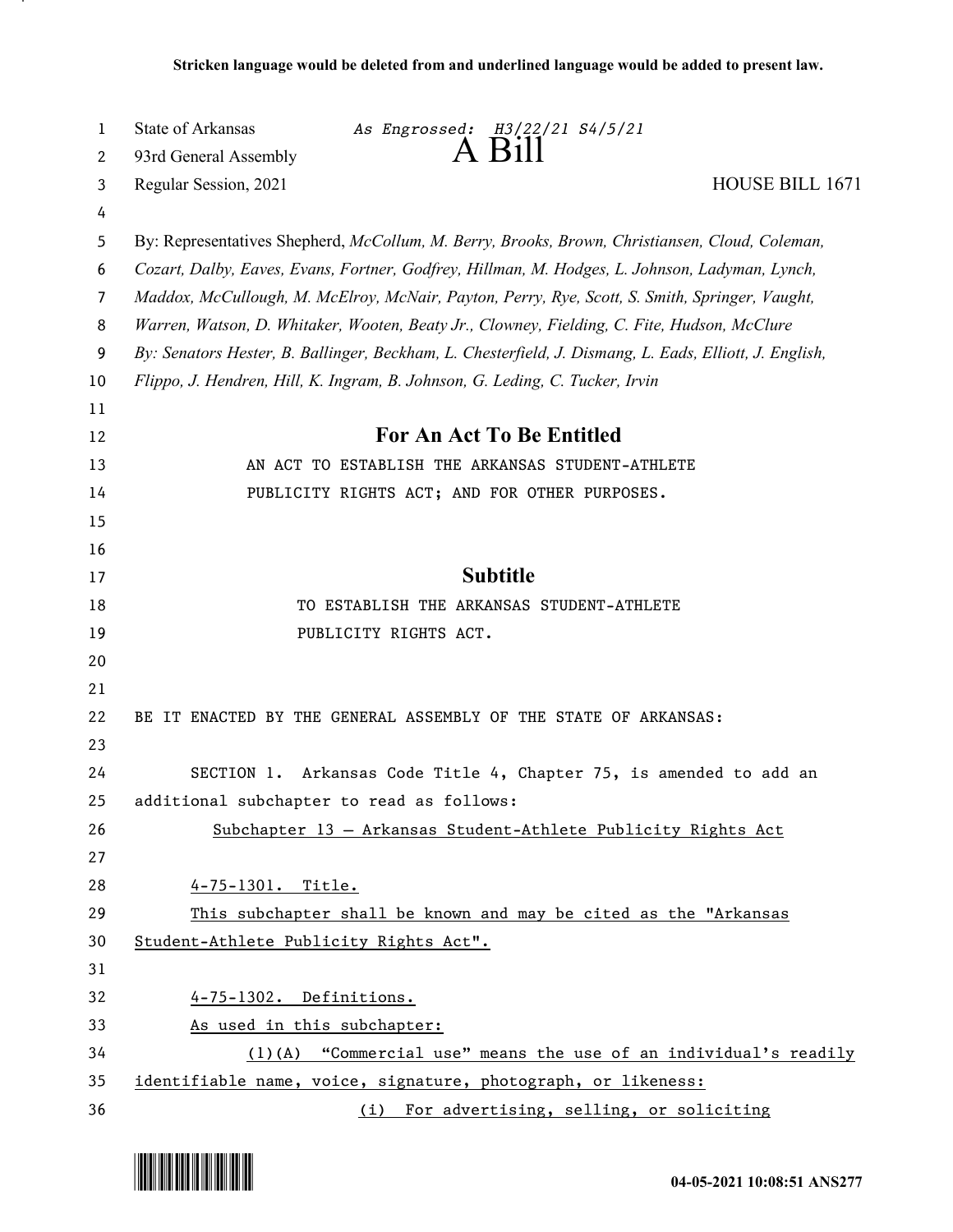As Engrossed: H3/22/21 S4/5/21 HB1671

| 1              | purchases of products, merchandise, goods, or services; or                    |
|----------------|-------------------------------------------------------------------------------|
| $\mathbf{2}$   | (ii) On or in connection with products, merchandise,                          |
| 3              | goods, or other commercial activity that is not exempt under this subchapter. |
| 4              | (B) "Commercial use" does not include the use of an                           |
| 5              | individual's name, voice, signature, photograph, or likeness to identify the  |
| 6              | individual for the purpose of:                                                |
| $\overline{7}$ | (i) Data collection or data reporting and supplying                           |
| 8              | the data collected or reported; or                                            |
| 9              | (ii) Data processing, data matching, data                                     |
| 10             | distribution, or data licensing;                                              |
| 11             | "Image" means a picture or other recognizable visual<br>(2)                   |
| 12             | representation of a student-athlete;                                          |
| 13             | "Likeness" means a reproduction of an image of an individual<br>(3)           |
| 14             | by any means other than a photograph;                                         |
| 15             | "Name" means:<br>(4)                                                          |
| 16             | (A) The first, middle, or last name of a student-athlete;                     |
| 17             | or                                                                            |
| 18             | When used in a context that reasonably identifies a<br>(B)                    |
| 19             | student-athlete with particularity:                                           |
| 20             | The initials of the student-athlete; or<br>(i)                                |
| 21             | The nickname of the student-athlete;<br>(ii)                                  |
| 22             | (5) "Photograph" means a reproduction of an image of an                       |
| 23             | individual that readily identifies the individual, whether made by            |
| 24             | photography, videotape, live transmission, or other means;                    |
| 25             | "Publicity right" means a right that is recognized under<br>(6)               |
| 26             | state or federal law that permits an individual to control and profit from    |
| 27             | commercial use of the individual's name, image, voice, signature, photograph, |
| 28             | or likeness;                                                                  |
| 29             | (7)(A) "Student-athlete" means an individual enrolled at an                   |
| 30             | institution of higher education who is eligible to engage in any varsity      |
| 31             | intercollegiate athletics program at the institution.                         |
| 32             | "Student-athlete" does not include an individual who<br>(B)                   |
| 33             | is permanently ineligible to participate in a particular varsity              |
| 34             | intercollegiate athletics program for the purposes of the particular varsity  |
| 35             | intercollegiate athletics program; and                                        |
| 36             | (8)(A) "Third-party licensee" means an individual or entity that              |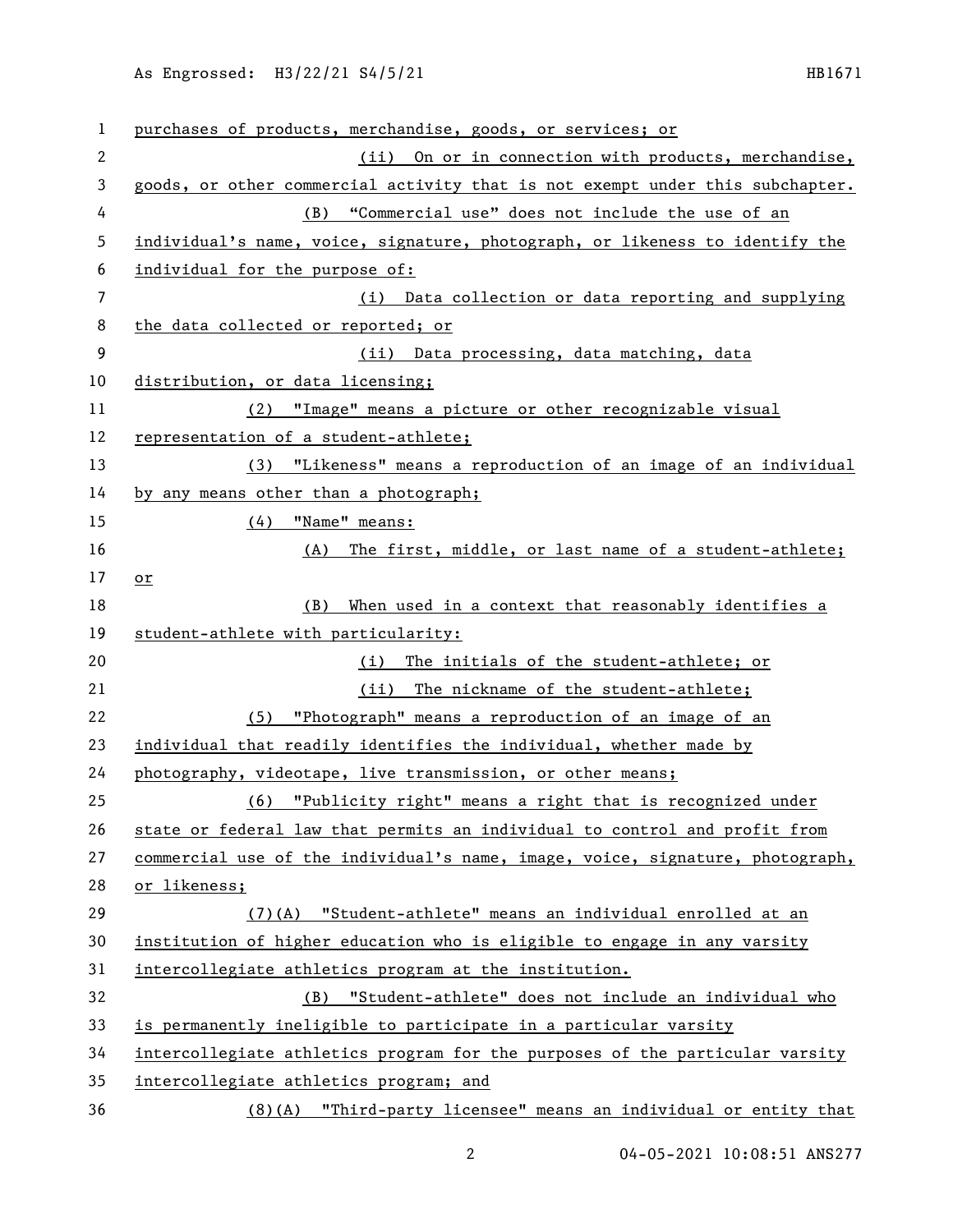As Engrossed: H3/22/21 S4/5/21 HB1671

| $\mathbf{1}$ | licenses, secures, or uses the publicity rights of a student-athlete or that  |
|--------------|-------------------------------------------------------------------------------|
| $\mathbf{2}$ | provides compensation in any form to a current or prospective student-        |
| 3            | athlete, or anyone on behalf of the student-athlete, in exchange for the      |
| 4            | student-athlete's using, displaying, referring to, mentioning, endorsing,     |
| 5            | advertising, selling, marketing, promoting, or soliciting the purchase of a   |
| 6            | product, merchandise, good, service, organization, or business.               |
| 7            | (B) "Third-party licensee" does not include an athletic                       |
| 8            | association, athletic conference, institution of higher education, or         |
| 9            | nonprofit organization, club, or supporting foundation that is authorized by  |
| 10           | an institution of higher education and established solely to advance the      |
| 11           | purposes of the institution of higher education.                              |
| 12           |                                                                               |
| 13           | 4-75-1303. Right to compensation.                                             |
| 14           | Except as prohibited in this subchapter, a student-athlete may<br>(a)         |
| 15           | enter into a contract and receive compensation for the commercial use of the  |
| 16           | student-athlete's publicity rights.                                           |
| 17           | (b) Except as provided in this subchapter or applicable federal law,          |
| 18           | an institution of higher education shall not uphold any rule, requirement,    |
| 19           | standard, or other limitation of an athletic association or athletic          |
| 20           | conference that prevents a student athlete from earning compensation for the  |
| 21           | commercial use of the student-athlete's publicity rights.                     |
| 22           | (c) Earning compensation for the commercial use of a student-athlete's        |
| 23           | publicity rights shall not affect the student-athlete's scholarship           |
| 24           | eligibility.                                                                  |
| 25           | (d) An athletic association, athletic conference, or any other                |
| 26           | organization with authority over varsity intercollegiate athletics shall not: |
| 27           | (1) Prevent a student-athlete from receiving compensation for                 |
| 28           | the commercial use of the student-athlete's publicity rights under this       |
| 29           | subchapter;                                                                   |
| 30           | Penalize a student-athlete for receiving compensation for<br>(2)              |
| 31           | the commercial use of the student-athlete's publicity rights under this       |
| 32           | subchapter; or                                                                |
| 33           | Prevent an institution of higher education from<br>(3)                        |
| 34           | participating in varsity intercollegiate athletics, or otherwise penalize an  |
| 35           | institution of higher education, as a result of a student-athlete's receipt   |
| 36           | of compensation under this subchapter.                                        |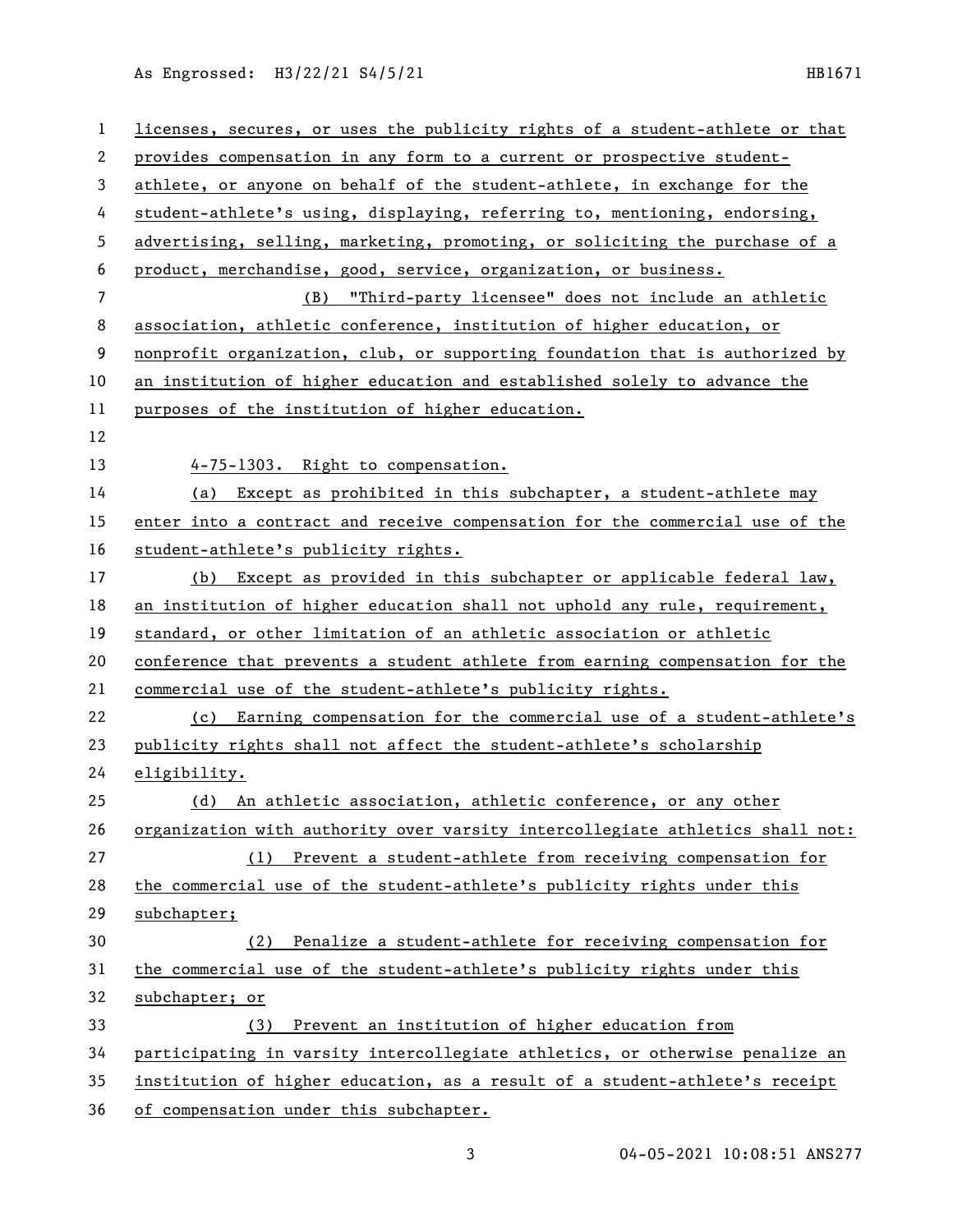| 1  |                                                                               |
|----|-------------------------------------------------------------------------------|
| 2  | 4-75-1304. Conflicts.                                                         |
| 3  | (a) A third-party licensee or student-athlete shall not enter into a          |
| 4  | contract for the commercial use of the student-athlete's publicity rights if  |
| 5  | the contract:                                                                 |
| 6  | Requires the student-athlete to endorse, use, solicit, sell,<br>(1)           |
| 7  | market, advertise, promote, refer to, mention, display, or otherwise promote  |
| 8  | the name, image, logo, product, service, purpose, campaign, business, digital |
| 9  | or physical address, or location of any third-party licensee or commercial    |
| 10 | entity during a varsity intercollegiate athletic practice, competition, or    |
| 11 | other activity;                                                               |
| 12 | Conflicts with a term or condition of a contract, policy,<br>(2)              |
| 13 | rule, regulation, or standard of the student-athlete's enrolled institution   |
| 14 | of higher education; or                                                       |
| 15 | (3) Involves the student-athlete's performance or lack of                     |
| 16 | performance in athletic competition.                                          |
| 17 | (b) A contract in violation of this subchapter is void and                    |
| 18 | unenforceable.                                                                |
| 19 |                                                                               |
| 20 | 4-75-1305. Representation.                                                    |
| 21 | (a) An agent, athlete agent, financial advisor, or attorney who is            |
| 22 | providing professional representation of a student-athlete shall be licensed, |
| 23 | as applicable, in this state.                                                 |
| 24 | (b) An institution of higher education, athletic association, athletic        |
| 25 | conference, or other organization with authority over varsity intercollegiate |
| 26 | athletics shall not prevent a student-athlete from participating in a varsity |
| 27 | intercollegiate sport, or otherwise penalize a student-athlete, for obtaining |
| 28 | professional representation in connection with an opportunity to earn         |
| 29 | compensation for the commercial use of the student-athlete's publicity        |
| 30 | rights.                                                                       |
| 31 | (c) A student-athlete may rescind a publicity rights contract with a          |
| 32 | third-party licensee or a contract for professional representation related to |
| 33 | publicity rights without being held liable for breach of contract and with no |
| 34 | obligation to return payments received before giving notice of rescission if  |
| 35 | the student-athlete is no longer:                                             |
| 36 | (1) Enrolled at an institution of higher education;                           |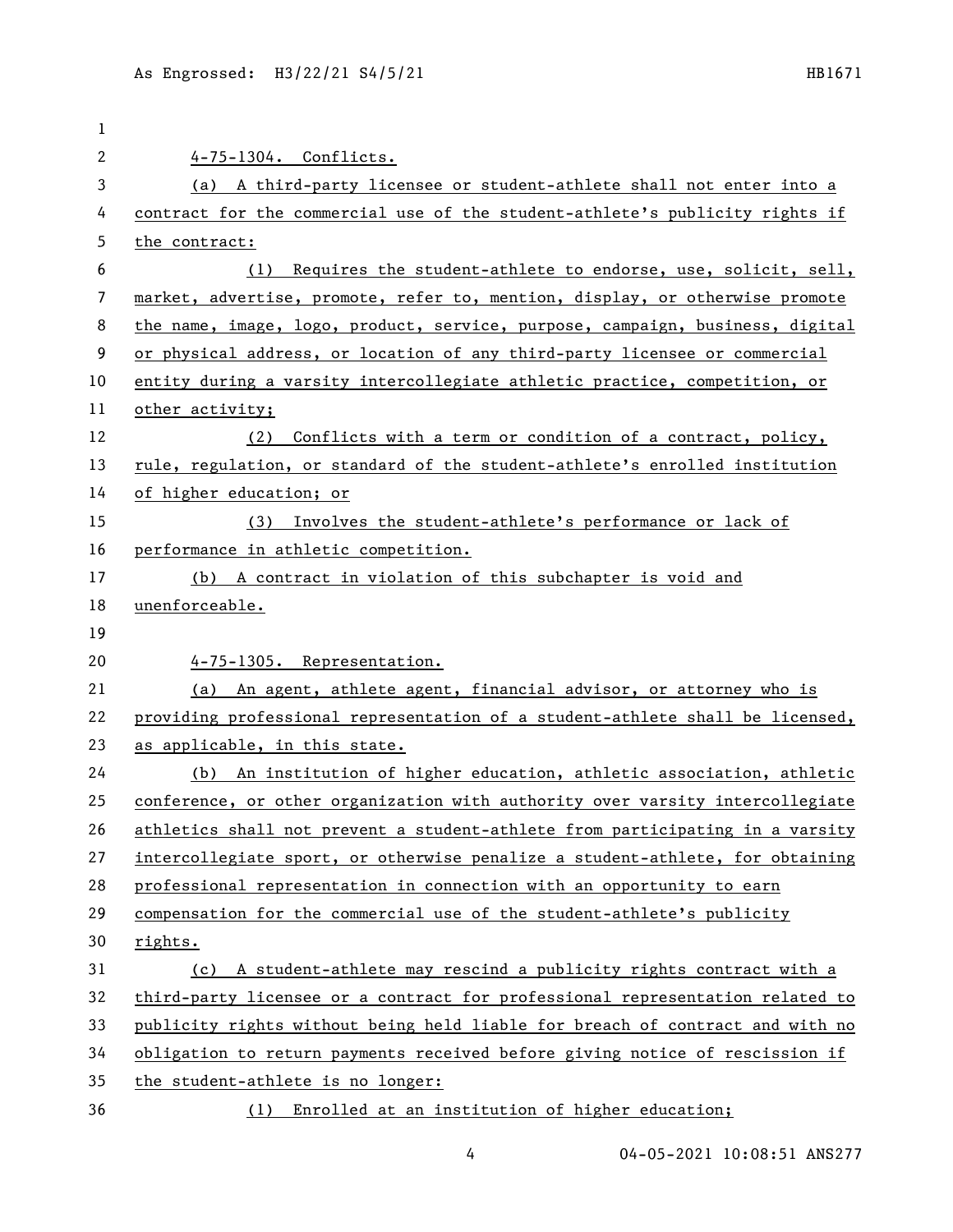| 1  | Eligible to engage in any varsity intercollegiate athletics<br>(2)            |
|----|-------------------------------------------------------------------------------|
| 2  | program at an institution of higher education; or                             |
| 3  | (3) Participating in varsity intercollegiate athletics at an                  |
| 4  | institution of higher education.                                              |
| 5  |                                                                               |
| 6  | 4-75-1306. Disclosure.                                                        |
| 7  | $(a)(1)$ A student-athlete who enters into a contract related to the          |
| 8  | commercial use of the student-athlete's publicity rights shall disclose to a  |
| 9  | designated official of the student-athlete's institution of higher education  |
| 10 | the existence of the contract, including the contract terms, conditions,      |
| 11 | parties, and compensation amounts.                                            |
| 12 | The disclosure described in subdivision (a)(1) of this<br>(2)                 |
| 13 | section shall be made within a time period and in a manner designated by the  |
| 14 | institution of higher education.                                              |
| 15 | $(b)(1)$ A professional representative of a student-athlete for a             |
| 16 | contractual or legal matter regarding the student-athlete's opportunity to    |
| 17 | earn compensation for the commercial use of the student-athlete's publicity   |
| 18 | rights shall disclose to a designated official of the student-athlete's       |
| 19 | institution of higher education the relationship between the professional     |
| 20 | representative and the student-athlete and the existence of the contract,     |
| 21 | including without limitation the contract terms, conditions, parties, and     |
| 22 | compensation amounts.                                                         |
| 23 | The disclosure described in subdivision (b)(1) of this<br>(2)                 |
| 24 | section shall be made within a time period and in a manner designated by the  |
| 25 | institution of higher education.                                              |
| 26 |                                                                               |
| 27 | $4 - 75 - 1307$ . Scope.                                                      |
| 28 | (a) This subchapter does not:                                                 |
| 29 | (1) Allow a student-athlete to seek or obtain compensation for                |
| 30 | any use of the student-athlete's publicity rights stated in $\S$ 4-75-1110;   |
| 31 | (2) Require an institution of higher education, athletic                      |
| 32 | association, conference, or other organization with authority over varsity    |
| 33 | intercollegiate athletics to identify, create, facilitate, negotiate, or      |
| 34 | otherwise enable opportunities for a student-athlete to earn compensation for |
| 35 | the commercial use of the student-athlete's publicity rights;                 |
| 36 | (3) Authorize a student-athlete to use the name, nicknames,                   |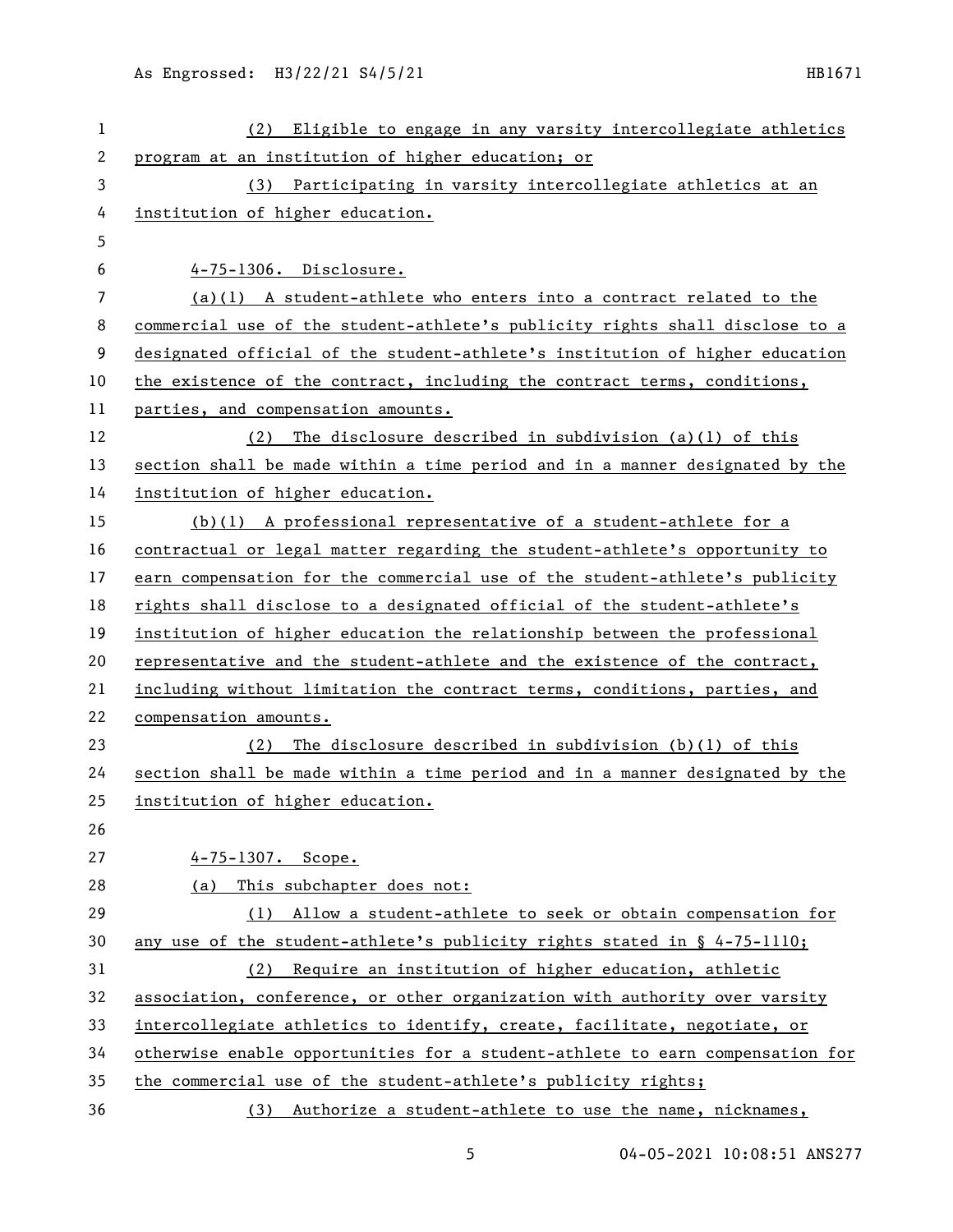As Engrossed: H3/22/21 S4/5/21 HB1671

| $\mathbf{1}$ | trademarks, service marks, landmarks, facilities, trade dress, uniforms,      |
|--------------|-------------------------------------------------------------------------------|
| 2            | songs, mascots, logos, images, symbols, or other intellectual property,       |
| 3            | whether registered or not, of an institution of higher education, athletic    |
| 4            | association, conference, or other organization with authority over varsity    |
| 5            | intercollegiate athletics;                                                    |
| 6            | (4) Limit the right of an institution of higher education to                  |
| 7            | establish and enforce:                                                        |
| 8            | (A) Academic standards, requirements, regulations or                          |
| 9            | obligations for its students;                                                 |
| 10           | Team rules of conduct or other rules of conduct;<br>(B)                       |
| 11           | Standards or policies regarding the governance or<br>(C)                      |
| 12           | operation of or participation in varsity intercollegiate athletics; or        |
| 13           | (D) Disciplinary rules generally applicable to all                            |
| 14           | students of the institution of higher education;                              |
| 15           | (5) Authorize any prospective student-athlete who may attend an               |
| 16           | institution of higher education, any third-party licensee, or anyone acting   |
| 17           | on behalf of the prospective student-athlete to negotiate or receive          |
| 18           | compensation for the commercial use of the prospective student-athlete's      |
| 19           | publicity rights before the student-athlete's enrollment in an institution of |
| 20           | higher education or practice or competition in varsity intercollegiate        |
| 21           | athletics; or                                                                 |
| 22           | Render student-athletes employees of the institution of<br>(6)                |
| 23           | higher education based on participation in varsity intercollegiate athletic   |
| 24           | competition.                                                                  |
| 25           | (b) Notwithstanding any other provision of this subchapter, a student-        |
| 26           | athlete participating in varsity intercollegiate athletics is prohibited from |
| 27           | earning compensation as a result of the commercial use of the student-        |
| 28           | athlete's publicity rights in connection with any person or entity related to |
| 29           | or associated with the development, promotion, production, distribution,      |
| 30           | wholesaling, or retailing of:                                                 |
| 31           | (1) Adult entertainment, sexually suggestive products, or sex-                |
| 32           | oriented products, services, conduct, imagery, or inferences;                 |
| 33           | (2) Alcohol products;                                                         |
| 34           | (3) A casino and gambling, including without limitation sports                |
| 35           | betting and betting in connection with a video game or online game, or on a   |
| 36           | mobile device;                                                                |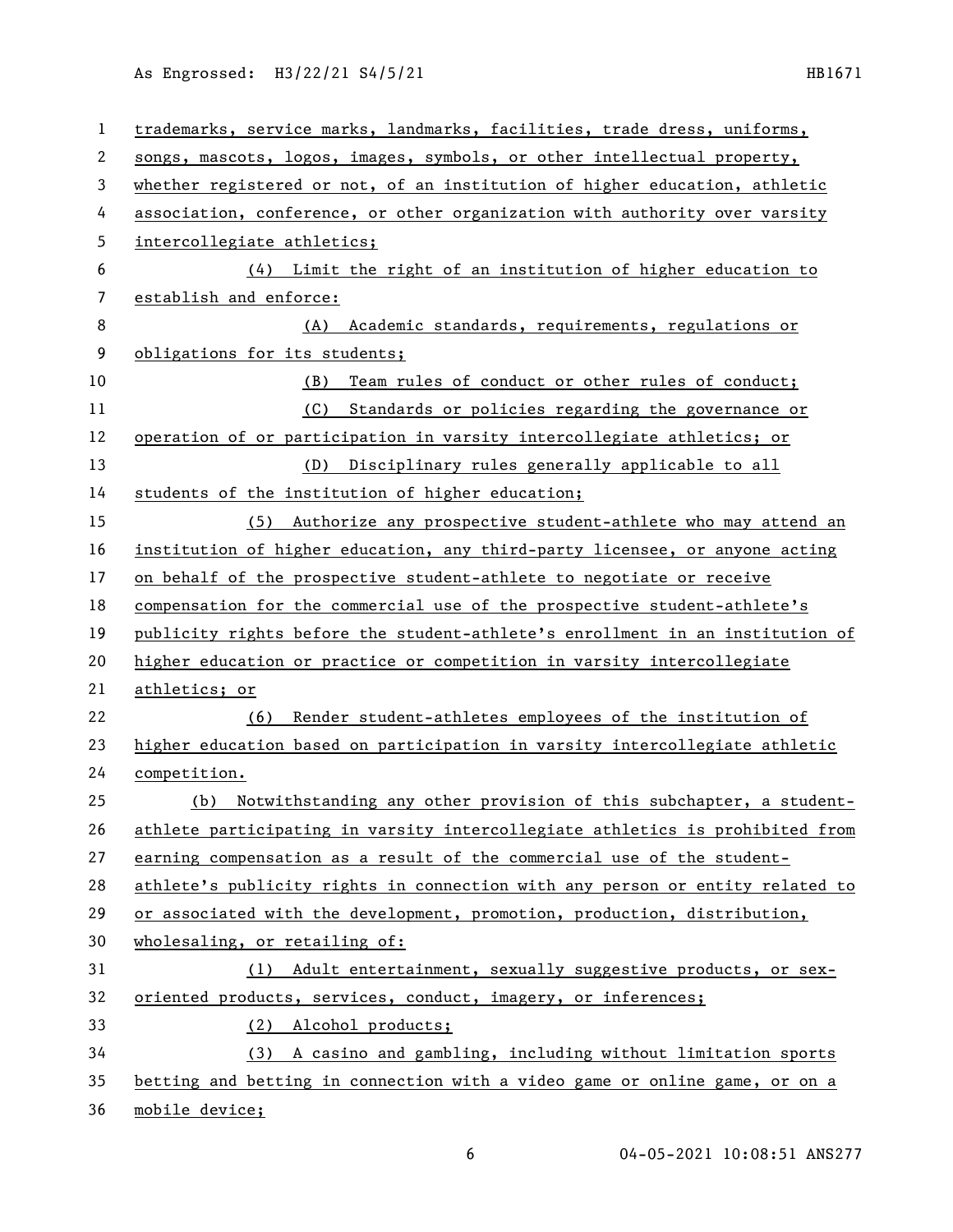| 1  | Tobacco, marijuana, or electronic smoking products and<br>(4)                           |
|----|-----------------------------------------------------------------------------------------|
| 2  | devices;                                                                                |
| 3  | (5)<br>Pharmaceuticals;                                                                 |
| 4  | Any dangerous or controlled substance;<br>(6)                                           |
| 5  | Drug paraphernalia;<br>(7)                                                              |
| 6  | Weapons, including without limitation firearms and<br>(8)                               |
| 7  | ammunition; or                                                                          |
| 8  | Any product, substance, or method that is prohibited in<br>(9)                          |
| 9  | competition by an athletic association, athletic conference, or other                   |
| 10 | organization governing varsity intercollegiate athletic competition.                    |
| 11 |                                                                                         |
| 12 | 4-75-1308. Civil remedy.                                                                |
| 13 | $(a)(1)$ An institution of higher education or a student-athlete as                     |
| 14 | defined in $\frac{6}{7}$ 4-75-1302 has a cause of action for damages against an athlete |
| 15 | agent or third-party licensee if the institution of higher education or                 |
| 16 | student-athlete is adversely affected by an act or omission of the athlete              |
| 17 | agent, third-party licensee, or anyone acting on behalf of the athlete agent            |
| 18 | or third-party licensee in violation of this subchapter.                                |
| 19 | (2) An institution of higher education or student-athlete is                            |
| 20 | adversely affected by an act or omission of an athlete agent, third-party               |
| 21 | licensee, or anyone acting on behalf of the athlete agent or third-party                |
| 22 | licensee, only if, because of the act or omission, the institution of higher            |
| 23 | education or student-athlete:                                                           |
| 24 | (A) Is suspended or disqualified from participating in an                               |
| 25 | intercollegiate sport; or                                                               |
| 26 | Suffers financial damage.<br>(B)                                                        |
| 27 | (b) A student-athlete has a cause of action under this section only if                  |
| 28 | the student-athlete was enrolled in an institution of higher education at the           |
| 29 | time of the act or omission.                                                            |
| 30 | (c) In an action under this section, a prevailing plaintiff may                         |
| 31 | recover punitive damages, reasonable attorney's fees and costs, and any other           |
| 32 | reasonable litigation expenses.                                                         |
| 33 |                                                                                         |
| 34 | SECTION 2. EFFECTIVE DATE. This act is effective on and after January                   |
| 35 | 1, 2022.                                                                                |
| 36 |                                                                                         |